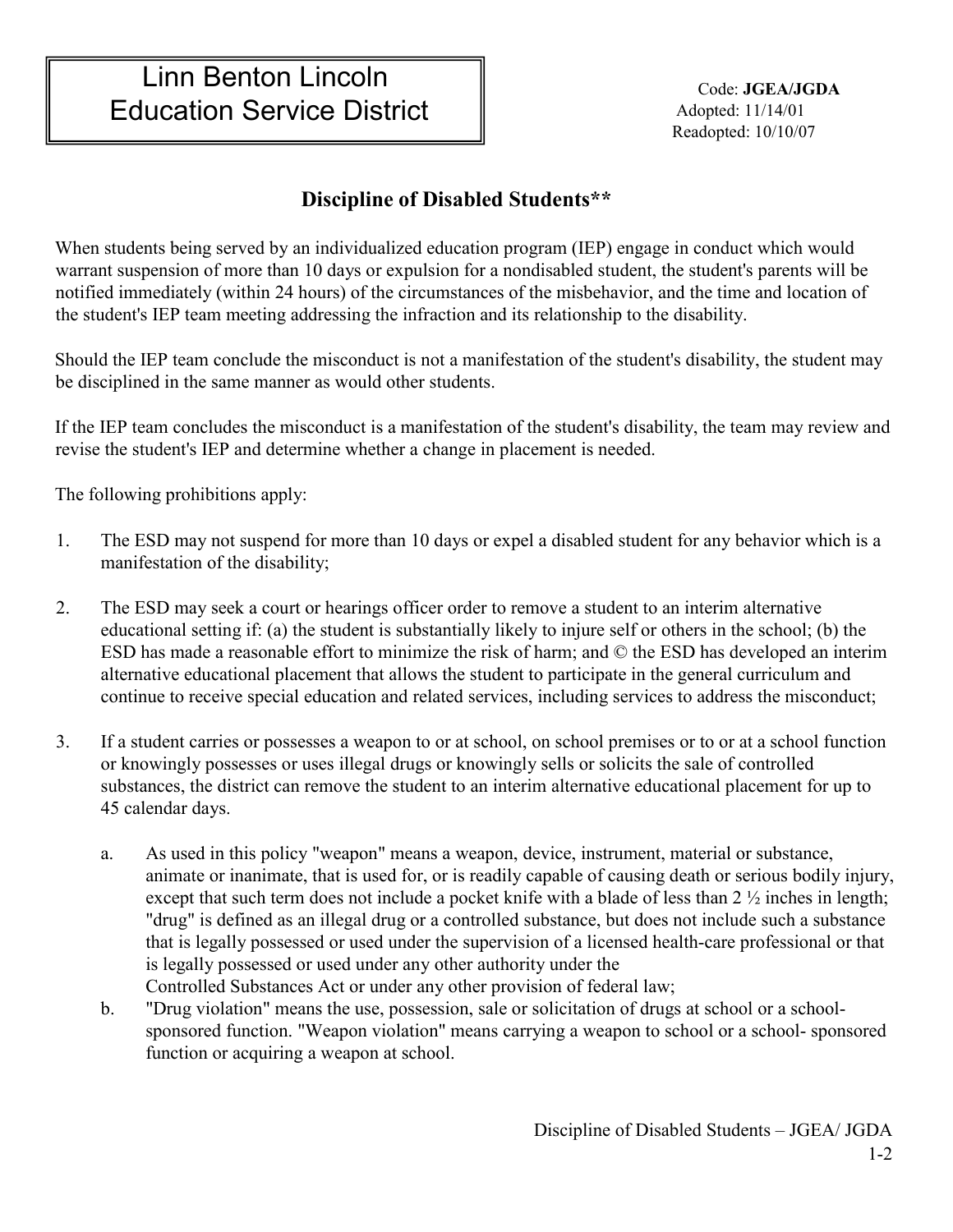## END OF POLICY

## **Legal Reference(s):**

[ORS 326](https://www.oregonlegislature.gov/bills_laws/ors/ors326.html)[.5](http://landru.leg.state.or.us/ors/326.html)65 [ORS 326](https://www.oregonlegislature.gov/bills_laws/ors/ors326.html)[.5](http://landru.leg.state.or.us/ors/326.html)75 [ORS 336](https://www.oregonlegislature.gov/bills_laws/ors/ors336.html)[.1](http://landru.leg.state.or.us/ors/336.html)87 [ORS 339](https://www.oregonlegislature.gov/bills_laws/ors/ors339.html)[.2](http://landru.leg.state.or.us/ors/339.html)40 [ORS 339](https://www.oregonlegislature.gov/bills_laws/ors/ors339.html)[.2](http://landru.leg.state.or.us/ors/339.html)50 [ORS 339](https://www.oregonlegislature.gov/bills_laws/ors/ors339.html)[.2](http://www.landru.leg.state.or.us/ors/339.html)52 [ORS 339](https://www.oregonlegislature.gov/bills_laws/ors/ors339.html)[.2](http://landru.leg.state.or.us/ors/339.html)60 [ORS 343](https://www.oregonlegislature.gov/bills_laws/ors/ors343.html)[.1](http://landru.leg.state.or.us/ors/343.html)77

[OAR 581-015](https://secure.sos.state.or.us/oard/displayChapterRules.action?selectedChapter=137)[-0](http://arcweb.sos.state.or.us/rules/OARS_500/OAR_581/581_015.html)550 to -0559 [OAR 581-021](https://secure.sos.state.or.us/oard/displayChapterRules.action?selectedChapter=137)[-0](http://arcweb.sos.state.or.us/rules/OARS_500/OAR_581/581_021.html)065 (5) [OAR 581-021](https://secure.sos.state.or.us/oard/displayChapterRules.action?selectedChapter=137)[-0](http://arcweb.sos.state.or.us/rules/OARS_500/OAR_581/581_021.html)070

Education of the Handicapped Act of 1975, as amended, 20 U.S.C. Sections 1400-1427, as amended and renamed Individuals with Disabilities Education Act (IDEA), P.L. 101-476, 104 Stat 1103 (1990), as amended P.L. 105-17 (1997). [P.L. 94-142 is a wellknown "short" reference to this federal legislation.] Honig v. Doe, 484 U.S. 305 (1988). Assistance to States for the Education of Children with Disabilities, 34 CFR Section 300.520 (2000). Possession of firearms and dangerous weapons in federal facilities, 18 U.S.C. Section 930(g)(2).

## **Cross Reference(s):**

IGBAG - *Special Education - Procedural Safeguards* 

"As used in this policy, the term parent includes legal guardian or person in a parental relationship. The status and duties of a legal guardian are defined in ORS 125.005 (4) and 125.300 - 125.325. The determination of whether an individual is acting in a parental relationship, for purposes of determining residency, depends on the evaluation of the factors listed in ORS 419B.373. The determination for other purposes depends on evaluation of those factors and a power of attorney executed pursuant to ORS 109.056. For special education students, parent also includes a surrogate parent, an adult student to whom rights have transferred and foster parent as defined in OAR 581-015-2000."